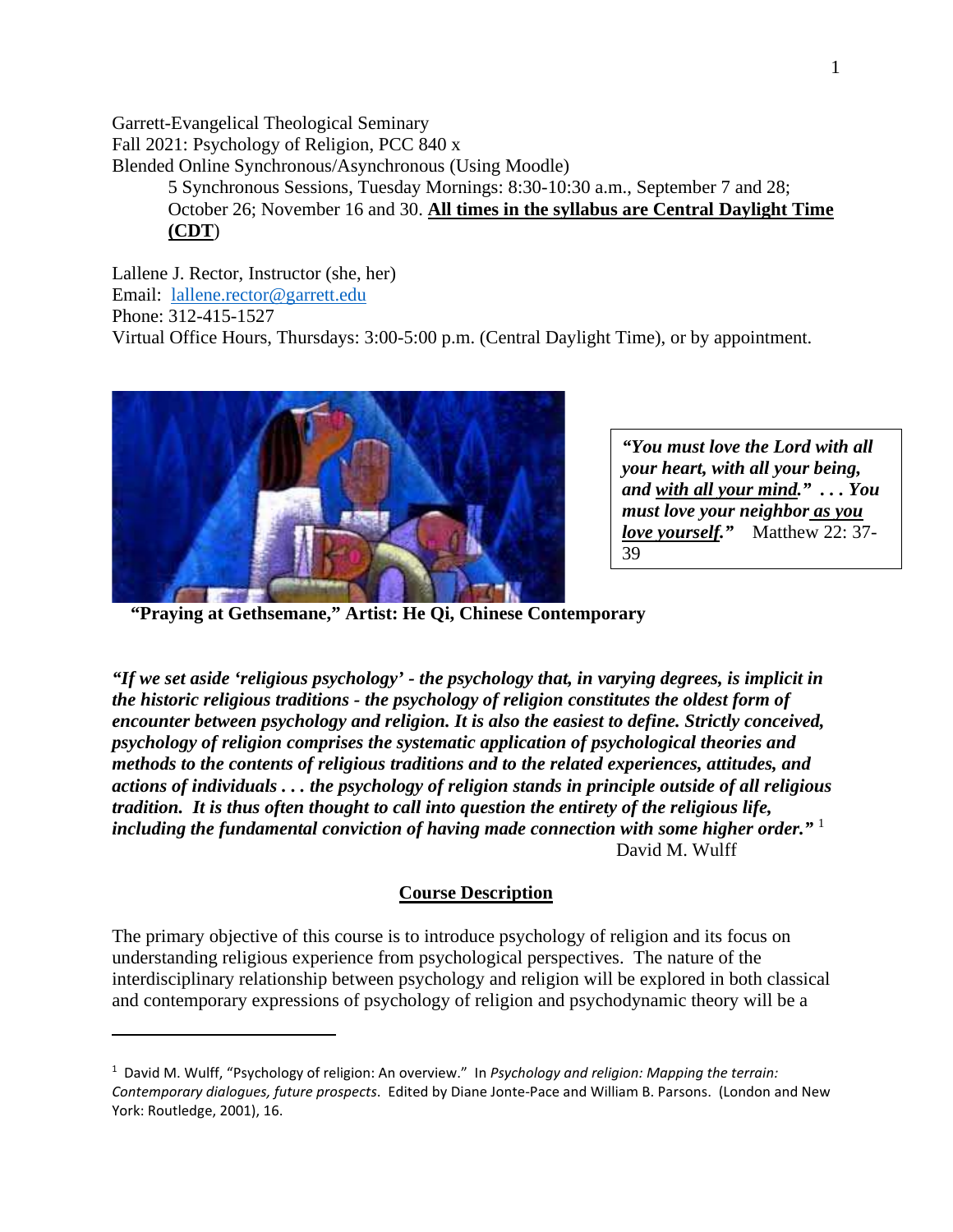prominent interpretive lens. The psychology of God-images, faith development, religious belief and conversion, and religious biography are among various topics to be considered. Multi and inter-cultural vantage points are woven throughout the course, including racial and gender dimensions of religious experience and belief. Learners will engage reading material and ideas through group work, peer discussion formats, reading and reflection, recorded and synchronous lectures, and recordings. In two major projects due late in the semester, the learner will apply these theoretical concepts through 1) a small group presentation of analysis of a designated religious leader's spiritual auto/biography and 2) a summative final paper: a personal analysis paper or a research paper. Both projects are designed to deepen an awareness of how individual psychological experiences influence one's religious experience and faith, as well as vocational choices and the practice of ministry.

#### **Course Objectives**

The course will support learners in:

- 1. Familiarizing themselves with classic perspectives in psychology of religion.
- 2. Engaging 5-6 different psychological perspectives in relation to religious experience.
- 3. Considering the impact of psychological perspectives on their own religious experiences and vocational choices.
- 4. Immersing themselves in reflection upon one autobiography of a public religious figure.

| <b>Learning Objectives</b>                          | <b>Assessment Artifacts</b>           |  |
|-----------------------------------------------------|---------------------------------------|--|
| At the end of the course, learners will be able to: |                                       |  |
| 1. Understand how selfobject needs may affect one's | 1. Participation in Discussion Forum  |  |
| experience of and beliefs about God.                | 2. Small Group Case Study             |  |
|                                                     | Presentation                          |  |
|                                                     | 3. Final Personal Reflection/Research |  |
|                                                     | Paper                                 |  |
| 2. Understand how the experience of parents or      | 1. Small Group Presentation           |  |
| guardians can shape the individual's emotional      | 2. Final Personal Reflection/Research |  |
| relationship with God.                              | 3. Paper                              |  |
|                                                     |                                       |  |
| 3. Understand varying cultural and identity         | 1. Activities, e.g., Discussion Forum |  |
| dimensions of selfobject experience                 | and brief Reflection papers.          |  |
|                                                     | 2. Small Group Presentation           |  |
|                                                     | 3. Final Personal Reflection/Research |  |
|                                                     | Paper                                 |  |
| 4. Understand how meaning-making (faith)            | 1. Activities as noted above.         |  |
| development) can progress developmentally           | 2. Small Group Presentation           |  |
| throughout the life cycle.                          | 3. Final Personal Reflection/Research |  |
|                                                     | Paper                                 |  |
| 5. Understand psychological dynamics in religious   | 1. Small Team Exercise on Taliban in  |  |
| terrorism.                                          | Afghanistan                           |  |

## **Learning Objectives and Assessment Artifacts**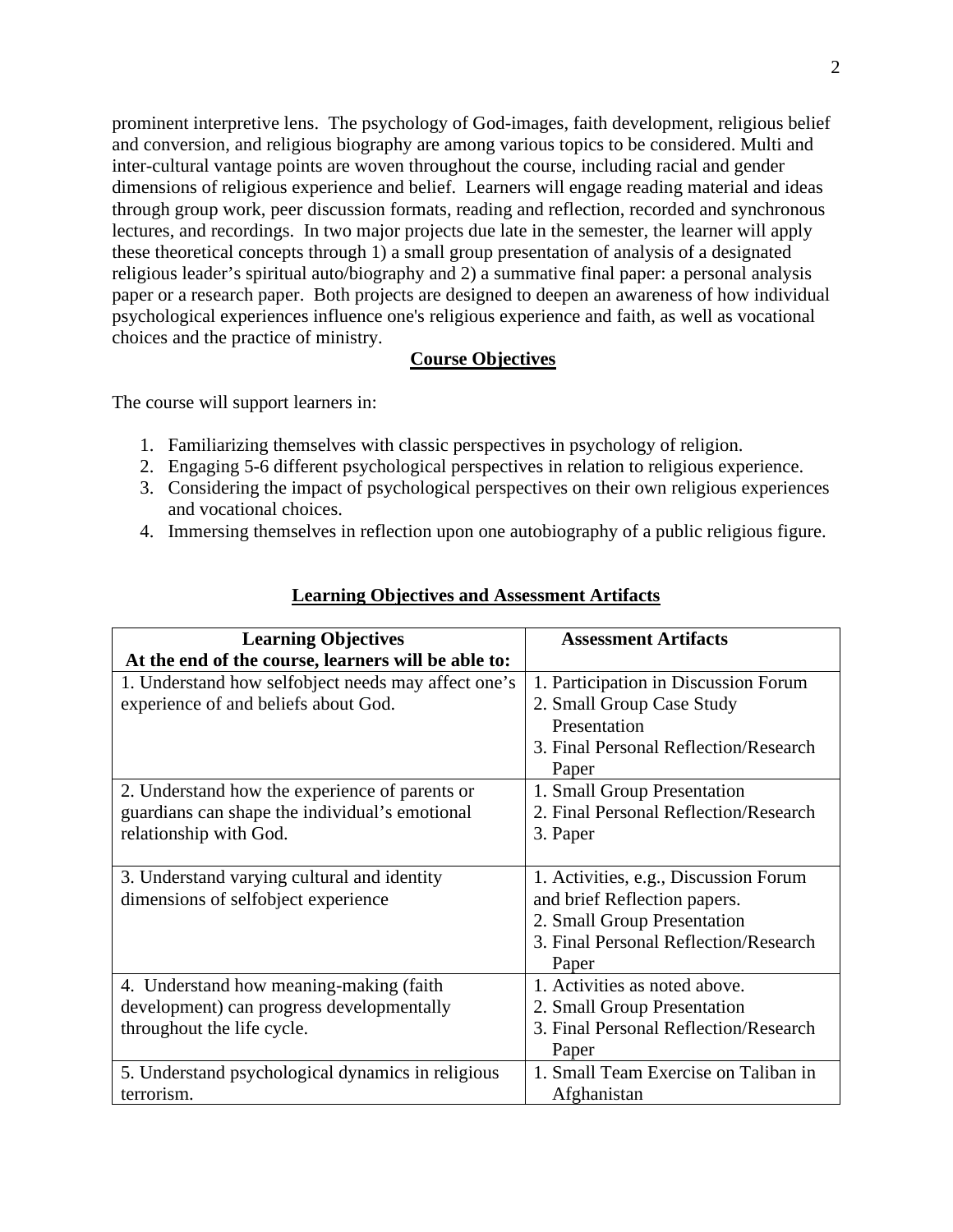| 6. Apply and critique these concepts in a group<br>analysis of a published spiritual auto/biography.                                                      | 1. Small Group Presentation<br>2. Supporting Materials                                                  |
|-----------------------------------------------------------------------------------------------------------------------------------------------------------|---------------------------------------------------------------------------------------------------------|
|                                                                                                                                                           | 3. Group's Self Evaluation                                                                              |
| 7. Apply and critique these concepts to<br>a. one's own life experience, OR to<br>b. deepen/further one's knowledge of<br>psychology of religion concepts | 1. Small Group Exercise on Taliban<br>2. Final Personal Reflection Paper, OR<br>3. Final Research Paper |

## **Instructor's Personal Information**

I am a United Methodist layperson, originally from Fort Worth, Texas, and did my graduate education at Boston University. My clinical experience and training include a unit of CPE at St. Elizabeths Psychiatric Hospital in Washington, D.C., 5 years at a community mental health Center in Central Illinois (working intake, weekend emergency on-call, and functioning as the Community Mental Health liaison with the local hospital psychiatric unit); pastoral psychotherapy training in Chicago; and later, psychoanalytic training also in Chicago. I have been at Garrett-Evangelical for 35 years serving on the faculty and in additional administrative roles. I currently live on Cape Cod in Massachusetts and continue to love reading Scandinavian, British, and Canadian murder mysteries – cold and dark, and always a study in human nature!

I approach the classroom with the assumptions that 1) that we teach and learn together, 2) our diversities inform and enrich our learning, and 3) the classroom is a space of mutuality, even as we have differing roles, responsibilities, experiences, and viewpoints. I plan to hold office hours as noted above but will also make myself available appointments outside of that time if needed. Please contact me via email.

#### **Structure**

The course will utilize Moodle LMS (Learning Management System). The links below may be helpful to you. I note that the "Zoom/Moodle Training" video is led by a staff member no longer with the seminary, Dr. Michele Ferris. The class is part of our United Methodist Course of Study program and is a long one. You may need to skip to the part that is relevant for your needs.

• All Documentation:

https://my.garrett.edu/ICS/Community\_Life/Technology/Get\_Support\_and\_Training/

• Moodle Student Guide:

https://my.garrett.edu/ICS/icsfs/Student\_Guide\_to\_Using\_Moodle\_version\_3%2c8.pdf?target=4 edf020d-8a34-4e28-a2f3-b8e888a8d34b

• Zoom/Moodle Training Video:

https://my.garrett.edu/ICS/icsfs/How\_to\_download\_a\_Turnitin\_assignment\_with\_feedbac.pdf?t arget=08dd4e1a-3a44-4d1b-8b44-4d8c47114a4d

• Logging in to Moodle Guide: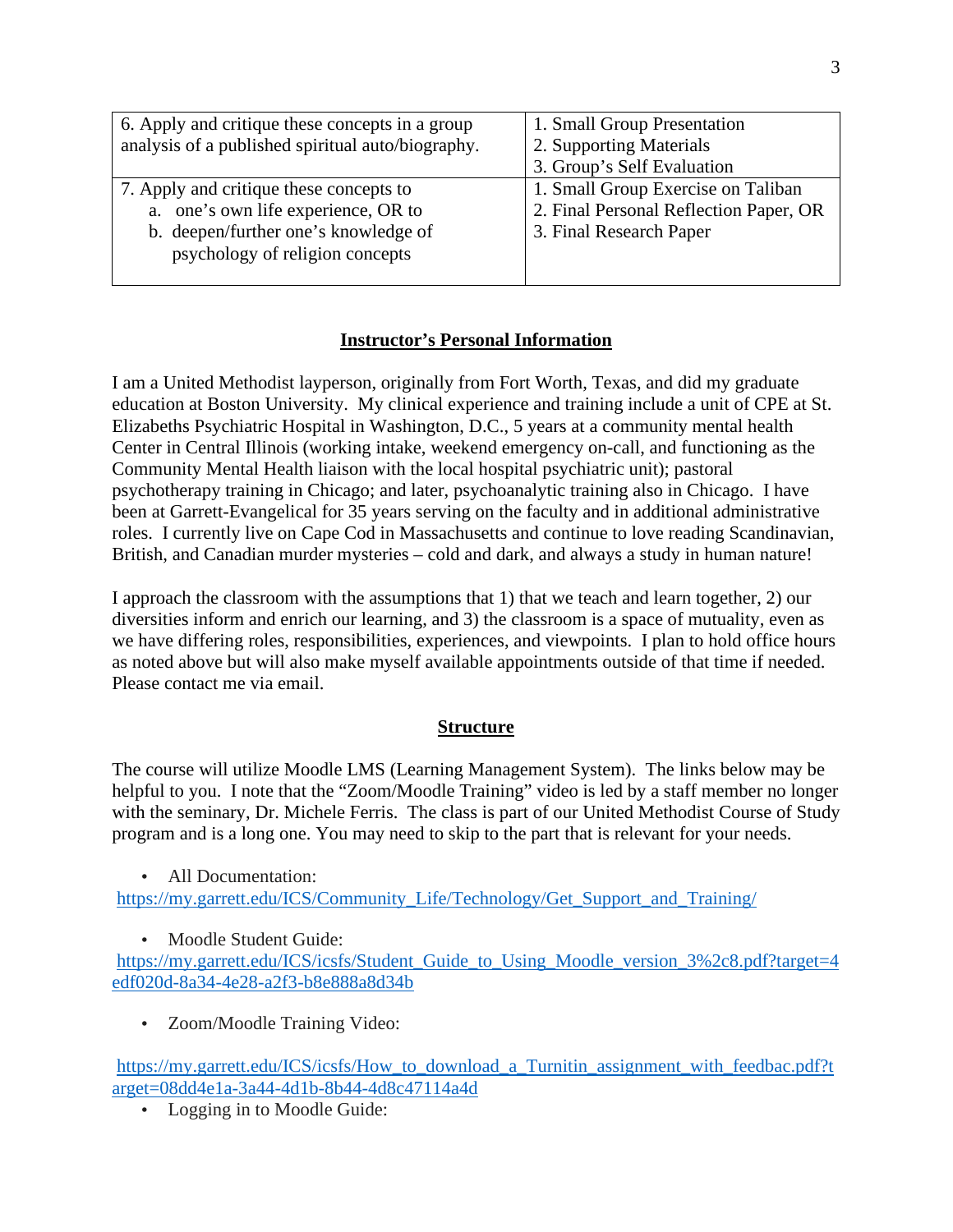https://my.garrett.edu/ICS/icsfs/Initial\_Moodle\_Login.pdf?target=970bc5ad-f937-48a1-bbf7 c46635077b93

#### • TurnItIn Guide

https://my.garrett.edu/ICS/icsfs/How to download a Turnitin assignment with feedbac.pdf?t arget=08dd4e1a-3a44-4d1b-8b44-4d8c47114a4d

The syllabus is a working agreement that will provide a basic guide for our work together. The instructor reserves the right to make changes or adaptations based upon the needs of students and the process of learning. Changes will be communicated through email and in our synchronous sessions, as needed. All written assignments must be uploaded to Moodle by 11:59 p.m. CDT (one minute before midnight) on the due date. *Our topic weeks begin on Tuesdays and end on Mondays evenings at 11:59 p.m.*

## **Required Books (for purchase or borrowing)**

Freud, Sigmund. *The Future of an Illusion.* W.W. Norton &Company: New York, [1927] 1961. ISBN 0-393-00831-2

Jones, James W. *Blood that Cries Out From the Earth: The Psychology of Religious Terrorism.*  Oxford and New York: Oxford University Press, 2008. ISBN 978-0-19-993364-8 (paperback)

Wimberly, Edward P. and Anne Streaty Wimberly. *Liberation and Human Wholeness: The Conversion of Black People in Slavery and Freedom*. Nashville: Abingdon Press, 1986. ISBN 0- 687-21698-2

## **Required Additional Reading Selections**

(Note: links found on the Moodle platform for this course)

Fowler, James W. "Stages of Faith and Emotion." Chapter 2 in *Faithful Change*: *The Personal and Public Challenges of Postmodern Life*. Nashville: Abingdon Press, 1996. pp. 54-74. ISBN: 0-687-01730-0

Hood, Jr., Ralph, W., Hill, Peter, C., and Spilka, Bernard, "Conversion, Spiritual Transformation, and Deconversion." Ch. 8 in *The Psychology of Religion: An Empirical Approach*. Fourth Edition. New York and London: The Guilford Press, 2009. 206-243. ISBN: 978-1- 60623- 303-0

\_\_\_\_\_\_. "Mysticism." Ch. 11, in *The Psychology of Religion: An Empirical Approach*. Fourth Edition. New York and London: The Guilford Press, 2009. 331-380. ISBN: 978-1- 60623-303-0

William James, "The Reality of the Unseen. Lecture III in *The Varieties of Religious Experience.* Edited with an Introduction by Martin E. Marty. New York: Penguin Books, [1901- 1902] 1982. pp. 53-77. ISBN: 0-14-03-9034-0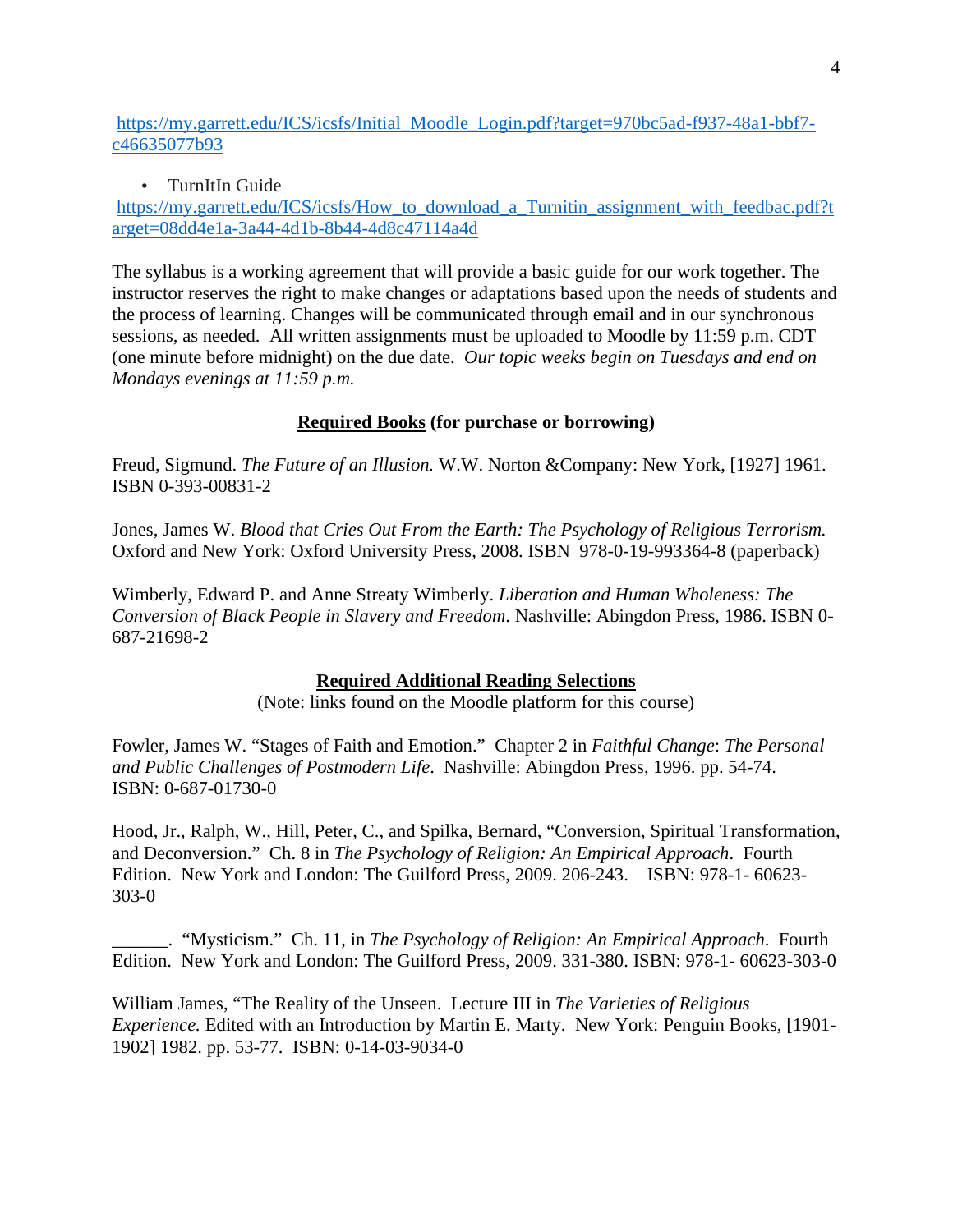Lee, AHyun. "Gazing at You: A Battle with the Reversal of Self and Objectself." Ch. 4 in *Selves In-Between: Offering Care and Forging Bonds with Difference*: New Room Books, 2021. pp.61- 85. ISBN: 978-1-945935-95-4

Nolasco, Jr., Rolf R. "The Interior Landscape." In *God's Beloved Queer: Identity, Spirituality, and Practice.* Eugene, Oregon: Wipf and Stock, 2019. 33-39. ISBN: 978-1-5326-0676-2

Pinn, Anthony B. "Crawling Backward: Toward a Theory of Black Religion's Center." Ch. 7 in *Terror and Triumph: The Nature of Black Religion.* Minneapolis: Fortress Press,2003, pp. 157- 179. ISBN: 0-8006-3601-5

Rector, Lallene J. "The Function of Early Selfobject Experiences in Gendered Representations of God." In *Progress in Self Psychology,* Vol. 12. Edited by Arnold Goldberg. The Analytic Press, 1996, pp. 249-268. ISBN: 0-88163-228-7

Sheppard, Phillis Isabella. "Black Embodiment and Religious Experience after Trauma: A Womanist Self Psychology Perspective on Mourning the Loss of Cultural Selfobjects." Ch. 7 in *Self, Culture, and Others in Womanist Practical Theology*. New York: Palgrave Macmillan 2011. pp. 127-142. ISBN: 978-0-230-10288-0

#### **Required Reading of one Spiritual/Religious Auto/biography**\*

Day, Dorothy. *The Long Loneliness: The Autobiography of Dorothy Day.* Introduction by Robert Coles. New York: HarperOne, [1952] 2009. ISBN: 978-0060617516

Cone, James H. *Said I Wasn't Gonna Tell Nobody: The Making of a Theologian.* Maryknoll, New York: Orbis Books, 2020. ISBN: 13:9781626983779

Sharma, Arvind*. Ghandi: A Spiritual Biography.* New Haven: Yale University Press, 2014. ISBN: 0300209428, 9780300209426

Thurman, Howard. *With Head and Hear: The Autobiography of Howard Thurman.* New York: Harcourt Brace & Company, 1979. ISBN 0-15-697648-X

Weber, Nadia Bolz. *Pastrix: The Cranky Beautiful Faith of a Sinner and Saint.* New York: Jericho Books, 2013. ISBN: 978-1-4555-2707-6

\*Class will be divided into 5 ongoing, small case study working groups with *one* of these books randomly assigned to each. **Assignment of groups and books can be found below in the description of this assignments** 

#### **Assignments and Grading Values**

1. **Small Group Presentation on an assigned spiritual autobiography**. **Due: Nov. 30 (last synchronous session)**. Value: 30% of final grade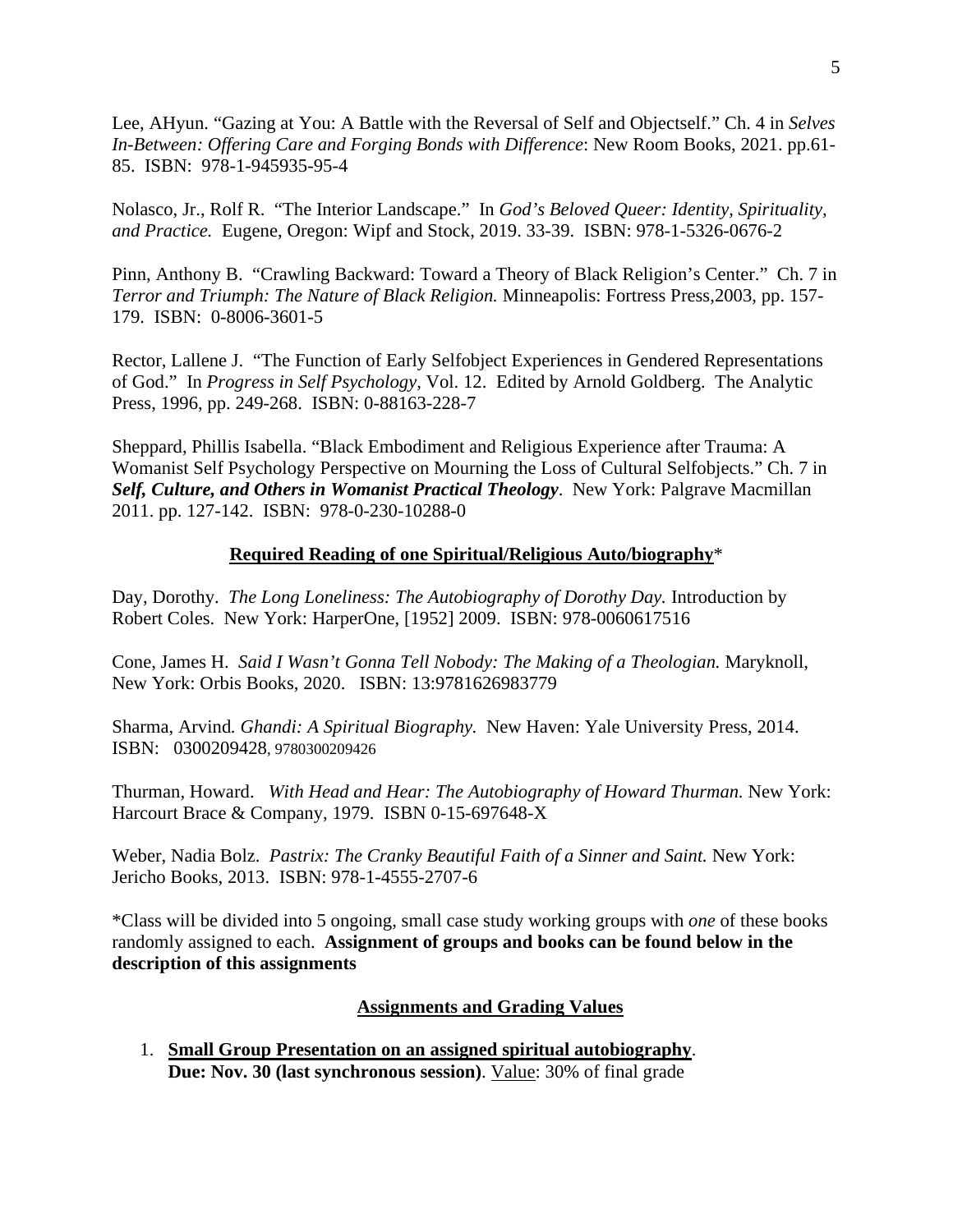The purpose of this assignment is for learners to demonstrate the capacity to apply concepts studied in the course. The learner will develop a psychology of religion analysis of the account of one life based upon the psychological theories explored in the course. Not every theory may be equally applicable. If a theory is deemed less relevant, this decision and its rationale should be included in supporting materials.

Each Group will present its analysis on November 30, 8:30-10:30 a.m. CDT. at the last synchronous session. *If it is possible to extend this session by 30 minutes earlier or later (including break times!), our effort would be strengthened.* If this is not possible for all students, then we will abide by the 2 hour regularly scheduled time. Supporting materials for presentation (textual outlines, video clip references, images utilized, script if one is used, etc. **Due: November 30, 2021, 11:59 p.m. (Central Daylight Time).**

There will be 5 small groups of 4 or 5 persons each. Group membership and the book assignments will be communicated by Wednesday, August 25, via email. *Each group should find time for an organizational meeting the first week of the semester or as soon as possible thereafter***.** Steady work together throughout the semester will be needed to prepare for the class presentation and will spare you last minute pressures. Books may be purchased or borrowed (remember the possibility of interlibrary loan through the Styberg Library as well as renewable public library options). Perhaps electronic versions may also be available.

Group Tasks Include:

- a. Selection of a facilitator
- b. Selection of a recorder to keep notes for the group on meeting times, topics, and attendance in the group.
- c. Decisions about how and when to meet, and how you want to do your work (e.g., through video, discussion group, email, etc.) For example, if zoom meetings are desired, then identify one person who has the capacity to establish and send links. If a group runs into difficulty with this, then contact the instructor for additional assistance.
- d. Theories to be considered in the group's analysis include attention to:
	- i. Description and nature/origin of the God-images, even if images are implied rather than made explicit.
	- ii. Any mystical or conversion experiences
	- iii. Identification of self-object needs present (mirroring, twinship, idealization). Note the selfobject needs and describe the origin and significance if information permits.
	- iv. Cultural/racial/gender identity dynamics at play, and their significance.
	- v. Identification of stage of faith development.
	- vi. Attachment theory and attribution theory is option
- e. Each theoretical determination made should be accompanied by a rationale and supporting data from the life story.
- f. Creative expressions in art, music, photography, drama, video clips, etc. are encouraged as a component of the presentation.
- g. Provide one potential discussion question for the class to consider.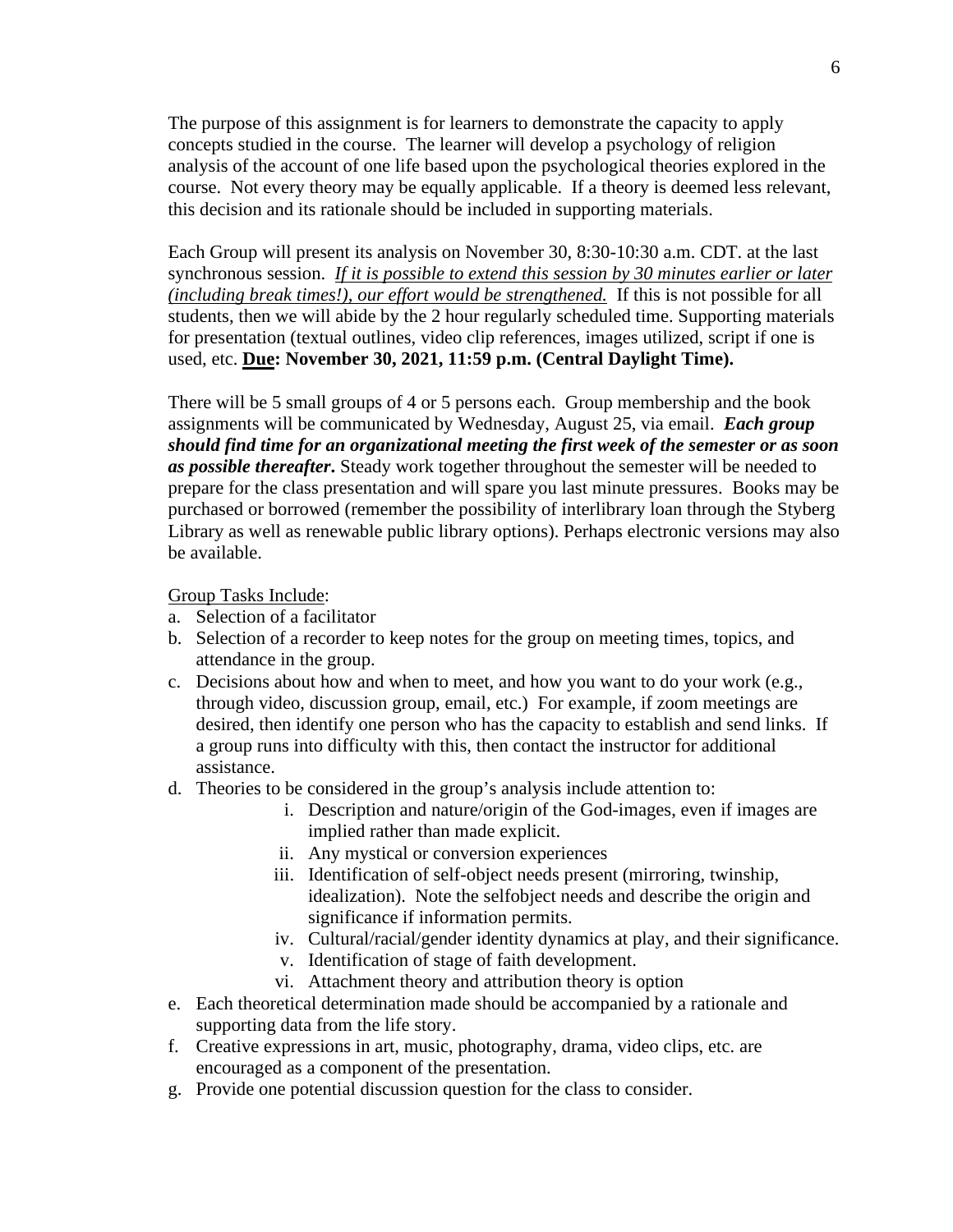- h. Each presentation should be no longer than 20 minutes. The final session *may* be recorded with participants' permission.
- i. Written supporting materials should include notes from group meetings, bibliography utilized, links to video clips, art selection identification, music, etc.

| 1. Andrade            | 1. Anongba  | 1. Duff       | 1. Clark Horton | 1. Hollingsworth |
|-----------------------|-------------|---------------|-----------------|------------------|
| 2. Jones              | 2. Kamuyu   | 2. Manohar    | 2. Miller, S.   | 2. Morton        |
| 3. Mitchell           | 3. Ramirez  | 3. Niyonkuru  | 3. Parmar       | 3. Peters        |
| 4. Prewit             | Salazar     | 4. Shepherd   | 4. Valentine-   | 4. Wells         |
| 5. Lucas-DeBerry      | 4. Lundblad | 5. Miller, A. | Christophe      | 5. Injamuri      |
|                       | 5. Lake-    |               | 5. Garcia-Lucas | 6. Canfield      |
|                       | Rayburn     |               |                 |                  |
| <b>Howard Thurman</b> | Dorothy     | James Cone    | Mahatma         | Bolz-Weber       |
|                       | Day         |               | Ghandi          |                  |

#### **Group Assignments and Designated Books**

## 2. **Final Personal Reflection paper OR a Research Paper**.

**Due: December 13**. Value: 30% of final grade

- a. Personal reflection paper
	- i. 12-15 pgs., double-spaced, 12-point font, and 1inch margins
	- ii. Choose to focus on:
		- 1. A specific spiritual, mystical. religious, or conversion experience, OR
		- 2. A longer view of one's religious/spiritual journey.
	- iii. Include attention to the following:
		- 1. Relevant autobiographical information as needed to support an understanding of the subsequent analysis.
		- 2. Description and nature of the God-images, even if images are implied rather than made explicit.
		- 3. Identification of self-object needs at play (mirroring, twinship, idealization). Note if one is more prominent than others and describe the origin (if information permits) and significance.
		- 4. Cultural/racial/gender identity dynamics at play, and their significance.
		- 5. Identification of stage of faith development.
		- 6. Mystical or conversion experiences.
		- 7. Impact or potential impact on vocation and the learner's ministry/professional work.
- b. Research Paper
	- i. If this option is chosen, then consultation with the instructor regarding the topic and scope of the proposed focus is required. This should be determined before the Thanksgiving break.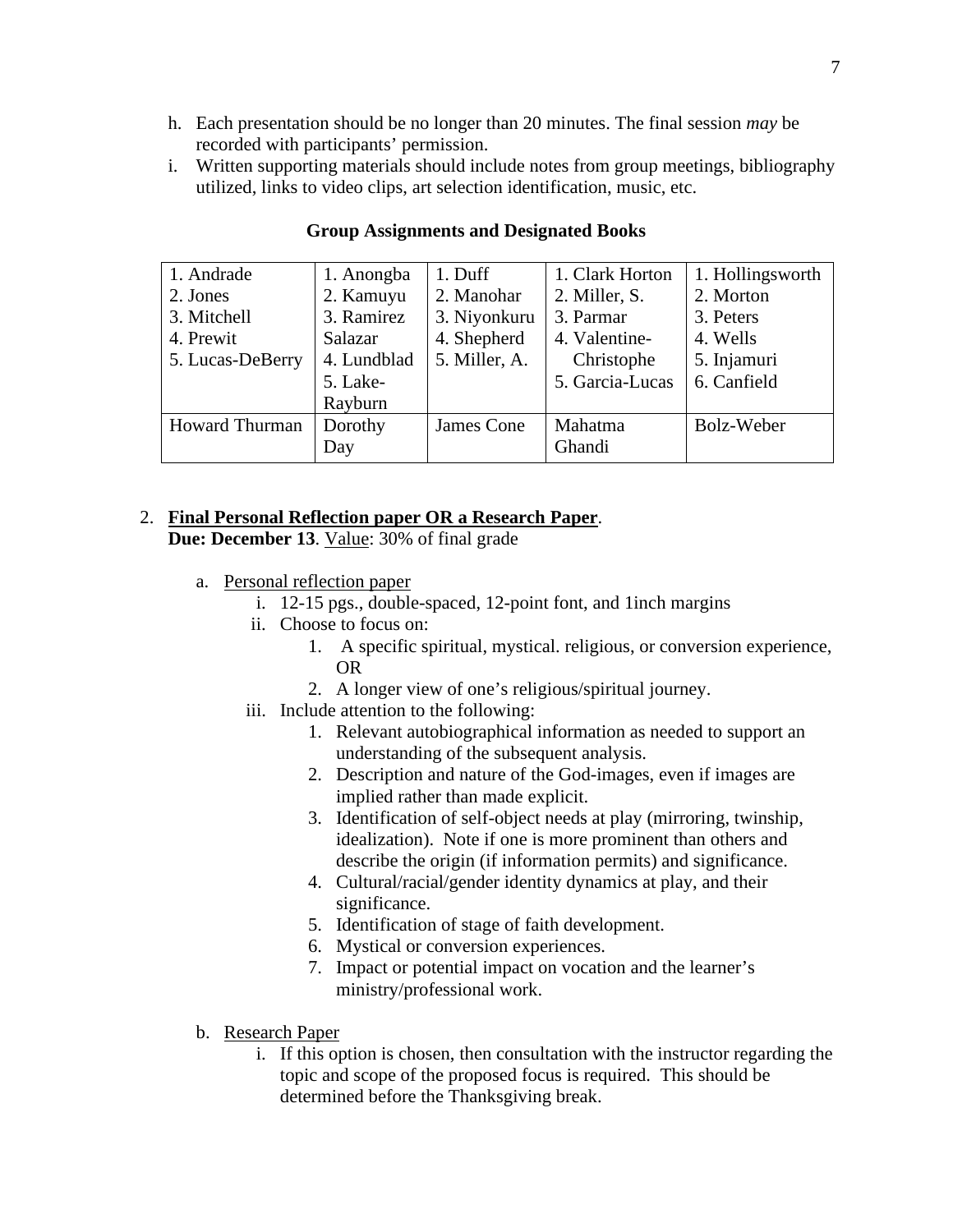- ii. 12-15 pgs., double-spaced, 12-point font, and 1inch margins
- 3. **Participation in Various Asynchronous Activities** (e.g., discussion forums, small group work, brief reflections etc.) Value: 35% of final grade
- 4. **Final Self-Evaluation Paragraph** Value: 5%

Include attention to:

- a. Your performance assessment using the grading criteria and rubric listed above.
- b. Your ability to get reading assignments completed.
- c. Participation in the:
	- i. small group case study work,
	- ii. discussion forum posts, and
	- iii. reflection pieces.

# **Grading Criteria and Rubrics for Each Assignment**

**Format:** Appropriate use of either Turabian or APA style if assignment includes a written document. Word limits and page requirements are followed. In cases of creative highlights or expressions, the format is clear in its non-conformity to the above styles. Value: 20%

**Content:** Assignment is complete, has consistent logical flow, exhibits conceptualization of ideas, thoughtful consideration, and overall organization. Student articulates logic, critical thinking, engagement of class materials, and executes the task with attentiveness. Psychological conceptions are discussed with increasing skill and ability. Value: 30%

**Theology/Religion and Psychology Reflection:** Demonstrates ability to explain and consider the dialogue *between* integrate psychological perspectives and theological religious/spiritual relevance by naming, drawing upon, and critically engaging related sources. Value: 30%

**Quality of Communication:** Demonstrates graduate**-**level quality in written work. Assignment answers the questions or prompts as given in the syllabus. Attempts to draw upon the student's own experience is evident where requested. Value: 20%

| Letter Grade   | Numerical Value |
|----------------|-----------------|
| A              | 100-93          |
| $A-$           | 92-90           |
| B              | 84-89           |
| $B -$          | 80-83           |
| $\mathbf C$    | 75-79           |
| $\overline{C}$ | 70-74           |
| D              | 65-69           |
| $\mathbf{F}$   | Below 65        |

## **Assignment Grade Rankings**: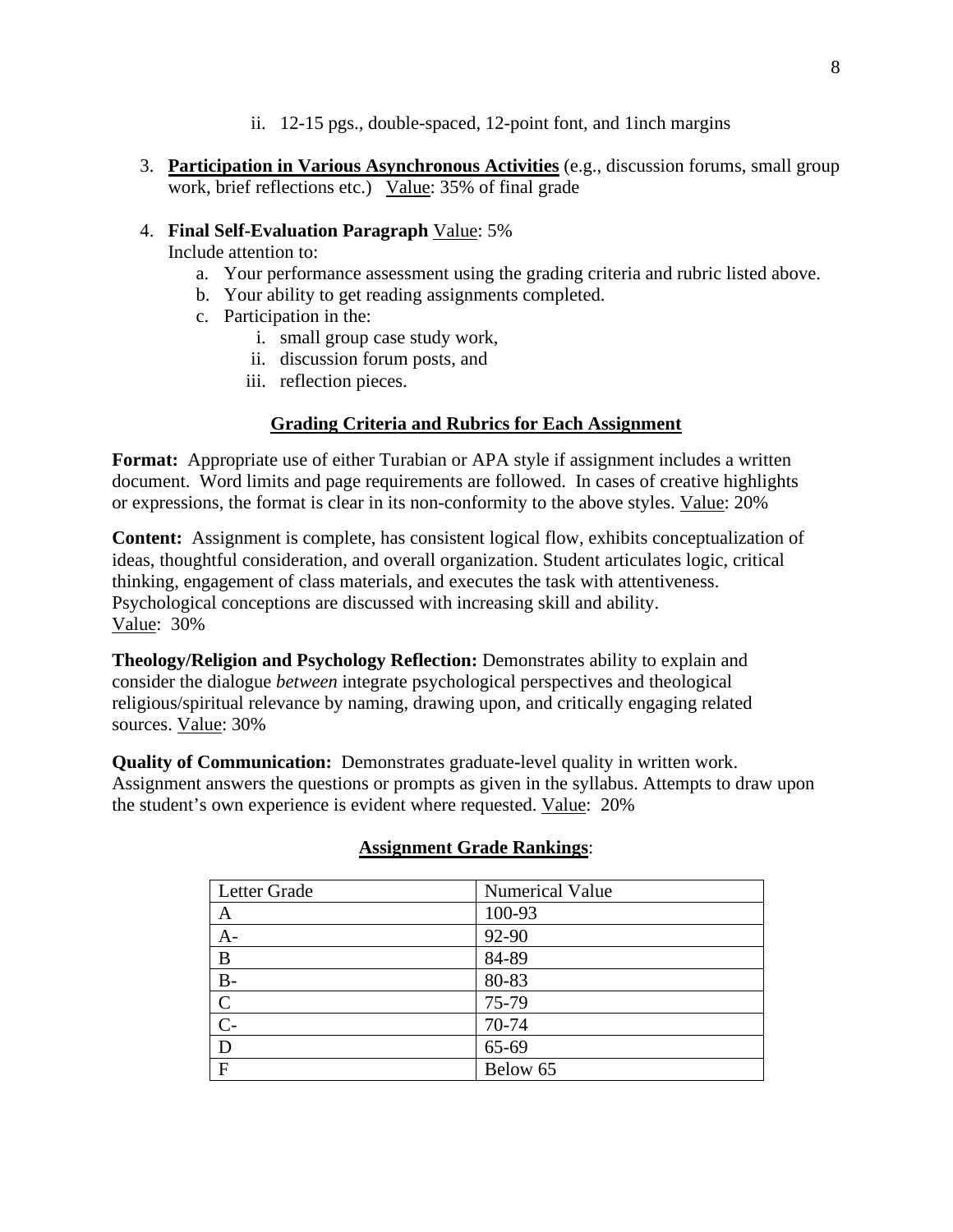# **Course Schedule and Assignment Due Dates**

| Weeks                                          | Modality                                                                  | <b>Topic</b>                                                                                                               | <b>Assignment and Activities</b>                                                                                                                                                                                                                                                                                                                                                                                                                                                       |  |
|------------------------------------------------|---------------------------------------------------------------------------|----------------------------------------------------------------------------------------------------------------------------|----------------------------------------------------------------------------------------------------------------------------------------------------------------------------------------------------------------------------------------------------------------------------------------------------------------------------------------------------------------------------------------------------------------------------------------------------------------------------------------|--|
| Week 1<br>9/7                                  | <b>Synchronous</b><br><b>Session</b><br>8:30-10:30 a.m.<br>Link:          | "The Dialogue"<br><b>Between Psychology</b><br>and Theology"<br>Introductions<br>Overview of Course/<br>Review of Syllabus | Think about in advance of class:<br>1. Hopes for the course?<br>Any anxieties?<br>2.<br>3. What do you really want to<br>learn more about?<br>4. Background in psychology<br>and/or religion studies?<br>To Do:<br>1. Post Response to the above<br>DUE 9/13/ by11:59 p.m.<br>2. Secure Spiritual Biography<br>3. Plan small group meeting to<br>Develop semester<br>i.<br>meeting schedule plan<br>and<br>ii.<br>Develop personal<br>reading plans for the<br>biography case studies. |  |
| Week 2<br>$9/14-$<br>9/20                      | Asynchronous<br>Work                                                      | The Experience of<br>Believing in Things<br>We Cannot See?                                                                 | Read: James, Varieties Lecture III<br>"The Reality of the Unseen"<br><b>Activity:</b><br>1. Discussion Forum (see Moodle)<br>2. Continue reading biography                                                                                                                                                                                                                                                                                                                             |  |
| Week 3<br>$9/21 -$<br>9/27                     | Asynchronous<br>Work                                                      |                                                                                                                            | Read: Freud, Future of an Illusion;<br>Fowler, "Stages of Faith and<br>Emotion." Moodle<br><b>Activity:</b><br>1. Reflection on Freud<br>2. Watch Video Lecture on Fowler<br>3. Continue reading auto/biography                                                                                                                                                                                                                                                                        |  |
| Week 4<br>$9/28 -$<br>10/4<br>See next<br>page | <b>Synchronous</b><br><b>Session</b><br>8:30-10:30 a.m.<br>Link on Moodle | Introduction to Self<br>Psychology:<br>Implications for<br>God-images                                                      | <b>Read:</b> Rector, "The Function of Early<br>Selfobject Experiences in Gendered<br>Representations of God;" Nolasco,<br>"The Interior Landscape"<br><b>Activity:</b> Prepare 3 questions for class<br>discussion exercises                                                                                                                                                                                                                                                           |  |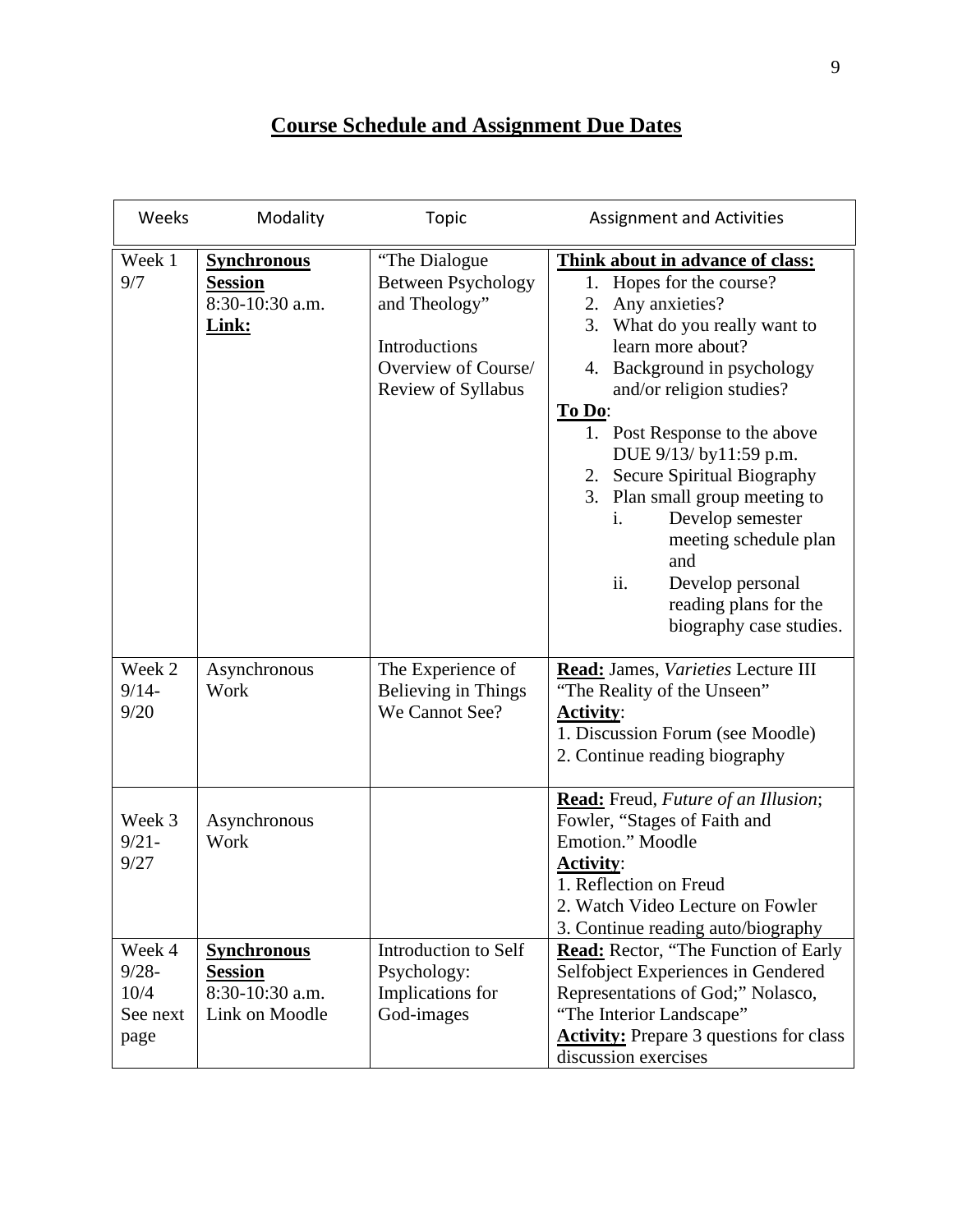| Week 5<br>$10/5-$<br>10/11    | Asynchronous<br>Work                                                           | Conversion and<br>Mysticism                                                                                                       | Read: Hood, et al "Conversion,<br>Spiritual Transformation, and<br>Deconversion."<br>Read: Hood, et al, "Mysticism."<br><b>Activity: TBA</b>                                                                                                                                                                                                                                      |
|-------------------------------|--------------------------------------------------------------------------------|-----------------------------------------------------------------------------------------------------------------------------------|-----------------------------------------------------------------------------------------------------------------------------------------------------------------------------------------------------------------------------------------------------------------------------------------------------------------------------------------------------------------------------------|
| Week 6<br>$10/12 -$<br>10/18  | Asynchronous<br>Work                                                           | <b>Black Slave</b><br>Conversion<br>Narratives                                                                                    | Read: Wimberlys, Liberation and<br>Human Wholeness.<br><b>Activity: TBA</b>                                                                                                                                                                                                                                                                                                       |
| Week 7<br>$10/19-$            | Asynchronous<br>Work                                                           | <b>Black Religious</b><br>Experience                                                                                              | Read: Anthony Pinn, "Crawling<br>Backward: Toward a Theory of Black<br>Religion's Center." Moodle<br><b>Activity: Reflection (Moodle)</b>                                                                                                                                                                                                                                         |
| Week 8<br>10/26               | <b>Synchronous</b><br><b>Session</b><br>8:30-10:30 a.m.<br>Link on Moodle      | Psychology of the<br>Self: Intersections<br>with Multi-cultural,<br>Gendered, Multi-<br>racial, and<br>Transnational<br>Realities | <b>Guest Engagements:</b><br>Drs. AHyun Lee and Phillis Sheppard<br>Read: AHyun Lee, "Gazing at You:<br>A Battle with the Reversal of<br>Selfobject and Objectself."<br>Read: Dr. Phillis Isabella Sheppard,<br>"Black Embodiment and Religious<br>Experience after Trauma: A<br><b>Womanist Self Psychology</b><br>Perspective on Mourning the Loss of<br>Cultural Selfobjects." |
| Week 9<br><b>Nov 2-8</b>      | Asynchronous<br>Work                                                           | The Psychology of<br>Religious Terrorism                                                                                          | Read: Jones, Blood That Cries Out<br>from the Earth, pp. 1-87<br><b>Activity: TBA</b>                                                                                                                                                                                                                                                                                             |
| Week 10<br>Nov. 16-           | <b>Synchronous</b><br><b>Session</b><br>8:30-10:30 a.m.<br>Link on Moodle      | Religious Terrorism<br>and the Taliban in<br>Afghanistan                                                                          | Read: Jones, Blood That Cries Out<br>from the Earth, pp. 88-170.<br><b>Read:</b> TBA (a brief piece on Taliban)<br><b>Activity: TBA</b>                                                                                                                                                                                                                                           |
| Week 11<br>Nov. 22-<br>26     | <b>NO CLASS</b>                                                                | <b>Thanksgiving Break</b>                                                                                                         | Take <i>some kind</i> of a break and enjoy<br>the holiday!<br>Asynchronous Work as needed                                                                                                                                                                                                                                                                                         |
| Week 12<br>Nov. 30-<br>Dec. 6 | <b>Last Synchronous</b><br><b>Session</b><br>8:30-10:30 a.m.<br>Link on Moodle | Understanding the<br>Spiritual Journey of<br><b>Another: Case Study</b><br><b>Group Presentations</b>                             | Due: 12/6, 11:59 p.m. CDT<br>Supporting materials for Case Study<br>Presentation                                                                                                                                                                                                                                                                                                  |
| Week 13<br>Dec. 7-<br>13      | Make -up Days<br>This does not affect<br>our course                            | <b>Understanding Your</b><br>Religious Experience<br>or Topic Research                                                            | <b>Due:</b> $12/13$ , $11:59$ p.m.                                                                                                                                                                                                                                                                                                                                                |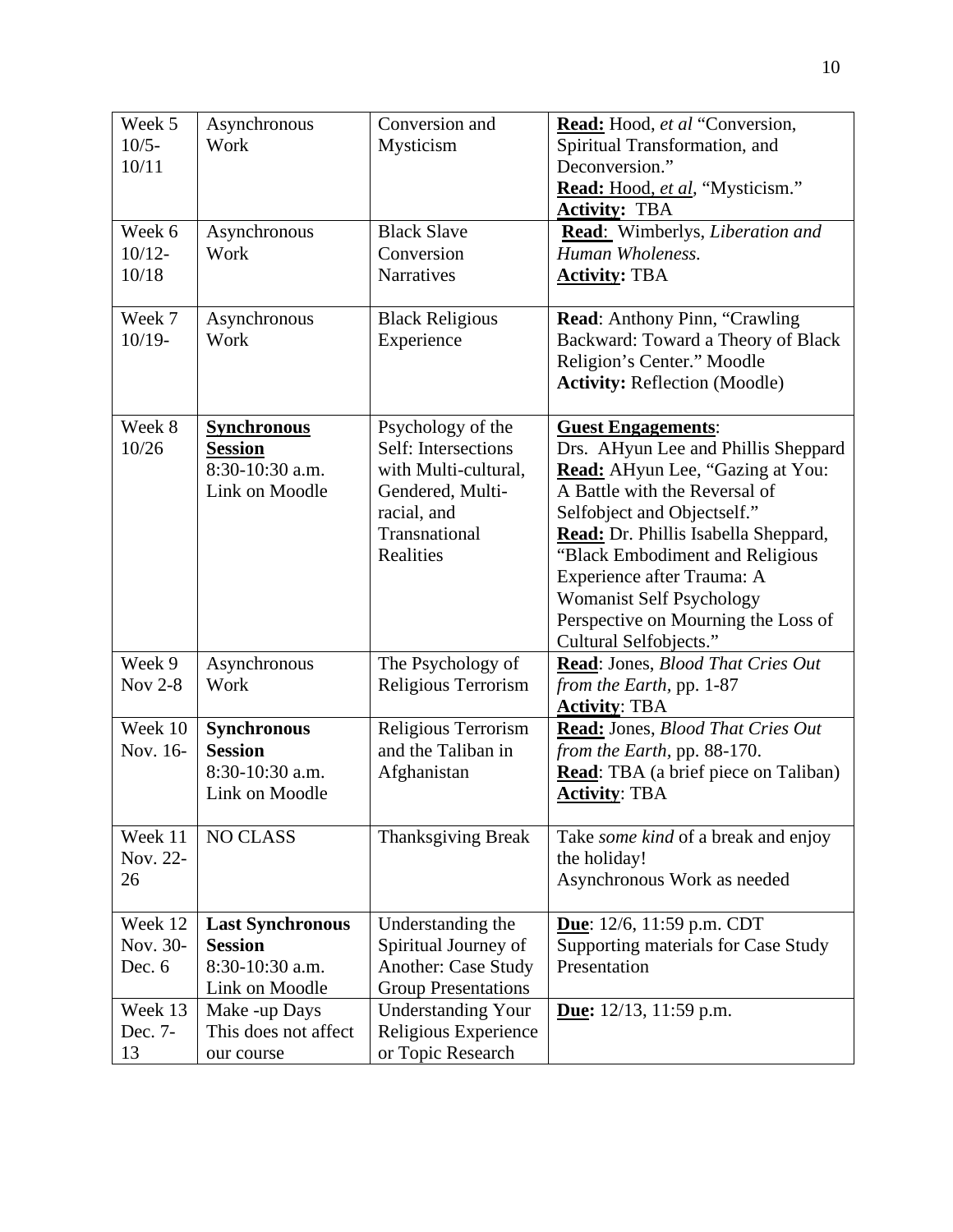#### **Academic Policies**

All students are required to abide by the academic policies detailed in the Academic Handbook for the current academic year. The following policies are of particular importance to the successful completion of one's coursework:

## **Writing**

• Academic integrity and plagiarism: (See 2020-2021 *Academic Handbook* pgs. 176-181). Professors are required to respond to all suspected incidents of academic dishonesty, especially plagiarism. Repeated incidents of plagiarism or academic dishonesty may result in dismissal from the school.

• Writing and citations: The Turabian Manual for Writers and the Chicago Manual of Style footnote/bibliography format provide the standard formats for all introductory courses. Basic information on these formats is available online here. In advanced courses an instructor may require another style guide appropriate to the discipline (such as APA). (2020-*2021 Academic Handbook*, pp. 181-182)

• Writing Support: The Writing Center at Garrett-Evangelical offers programs to support all students' theological research and writing. See https://www.garrett.edu/studentlife/ student-services "Writing Center" for more detailed information.

## **Attendance and Class Participation**

• Inclusivity/Diversity: The basic commitments of the seminary to mutual love and searching for the truth in Christ lead to a principle that in the classroom and in course assignments, persons are always to be respected and ideas are to be freely discussed…. All participants in the teachinglearning process have an obligation to honor and respect varying perspectives on relevant issues. (2020-2021 *Academic Handbook*, p. 9)

• Attendance and lateness policies: Attendance is required. Students who miss more than 20% of the class sessions (e.g., more than 2 classes in the weekly schedule, a proportionate amount for other class formats) should not expect to pass the class. (2020-2021 *Academic Handbook*, p. 20)

• Electronic devices: During synchronous sessions. please be sure your phones are silenced and try to resist the temptation to use them during these class meetings. Your full presence will strengthen our limited class time together.

## **Academic Accommodations**

• Student accommodations for documented conditions should be developed and requested before the beginning of the semester. See the Accessibility, Special Needs, and Disabilities policy and process set out in the 2020-2021 *Academic Handbook*, p.12. Such accommodations are developed in consultation with the Registrar.